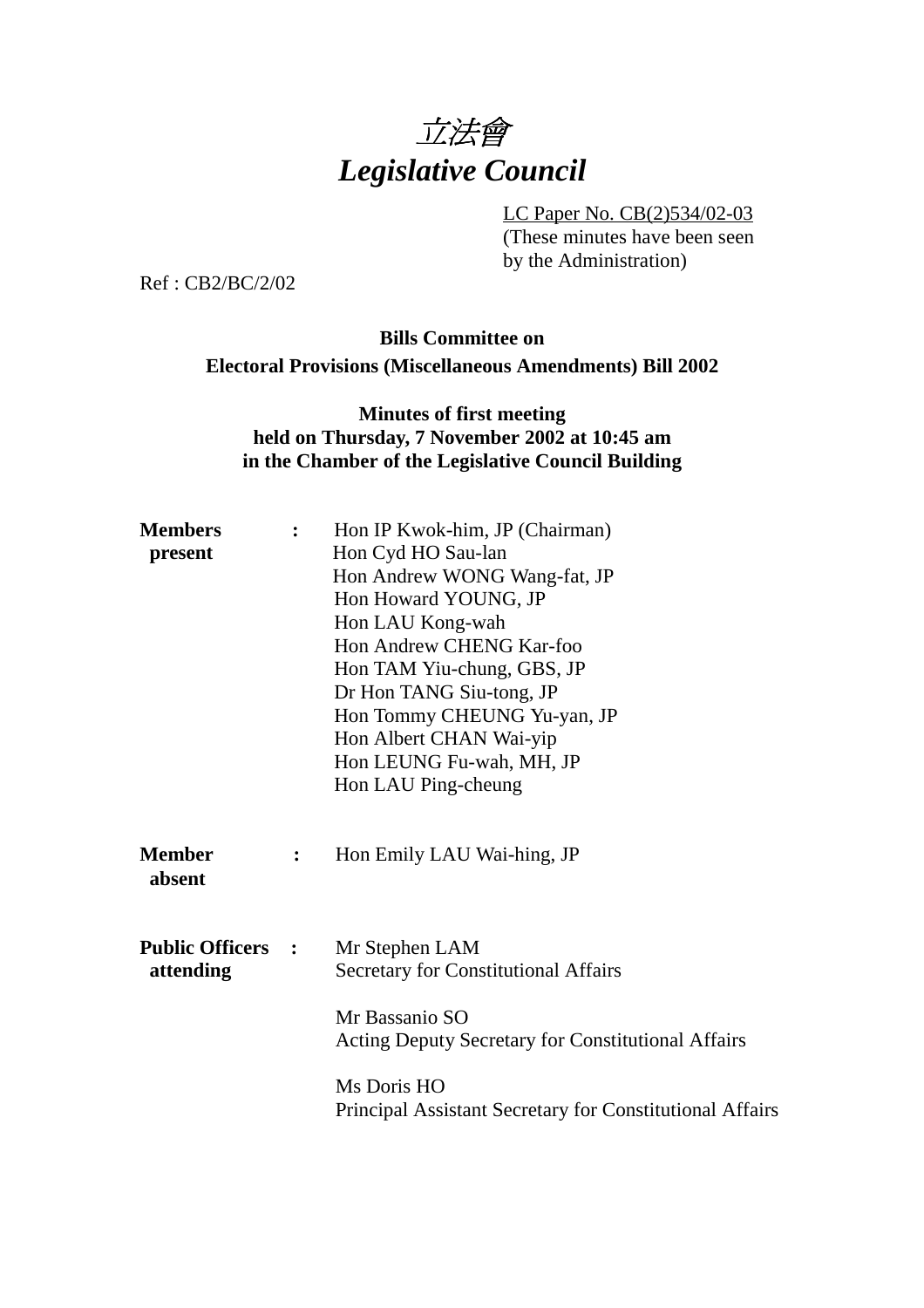|                               | Ms Phyllis KO<br>Senior Assistant Law Draftsman                         |  |
|-------------------------------|-------------------------------------------------------------------------|--|
|                               | Mr Alan CHONG<br><b>Government Counsel</b>                              |  |
|                               | Miss Katy FONG<br><b>Assistant Secretary for Constitutional Affairs</b> |  |
| <b>Clerk</b> in<br>attendance | Mrs Percy MA<br>Chief Assistant Secretary (2)3                          |  |
| <b>Staff</b> in<br>attendance | Mr Arthur CHEUNG<br>Senior Assistant Legal Adviser 2                    |  |
|                               | Mr Paul WOO<br>Senior Assistant Secretary (2)3                          |  |

#### Action

#### **I. Election of Chairman**

Mr IP Kwok-him was elected Chairman of the Bills Committee.

#### **II. Meeting with the Administration** (CAB C1/41 - Legislative Council Brief on the Bill; LC Paper Nos. CB(2)288/02-03(03) and (04))

2. The Bills Committee deliberated (index of proceedings attached at **Annex**).

#### Public consultation on the Bill

3. The Bills Committee agreed to issue a press release to invite members of the public to make written submissions on the Bill and to attend the second meeting of the Bills Committee to give oral representations if they so wished. The invitation for submission would also be put on the website of the Legislative Council (LegCo).

(*Post-meeting note :* In accordance with the decision of the House Committee on 11 January 2002, the clerk has also written to the 18 District Councils to seek their views.)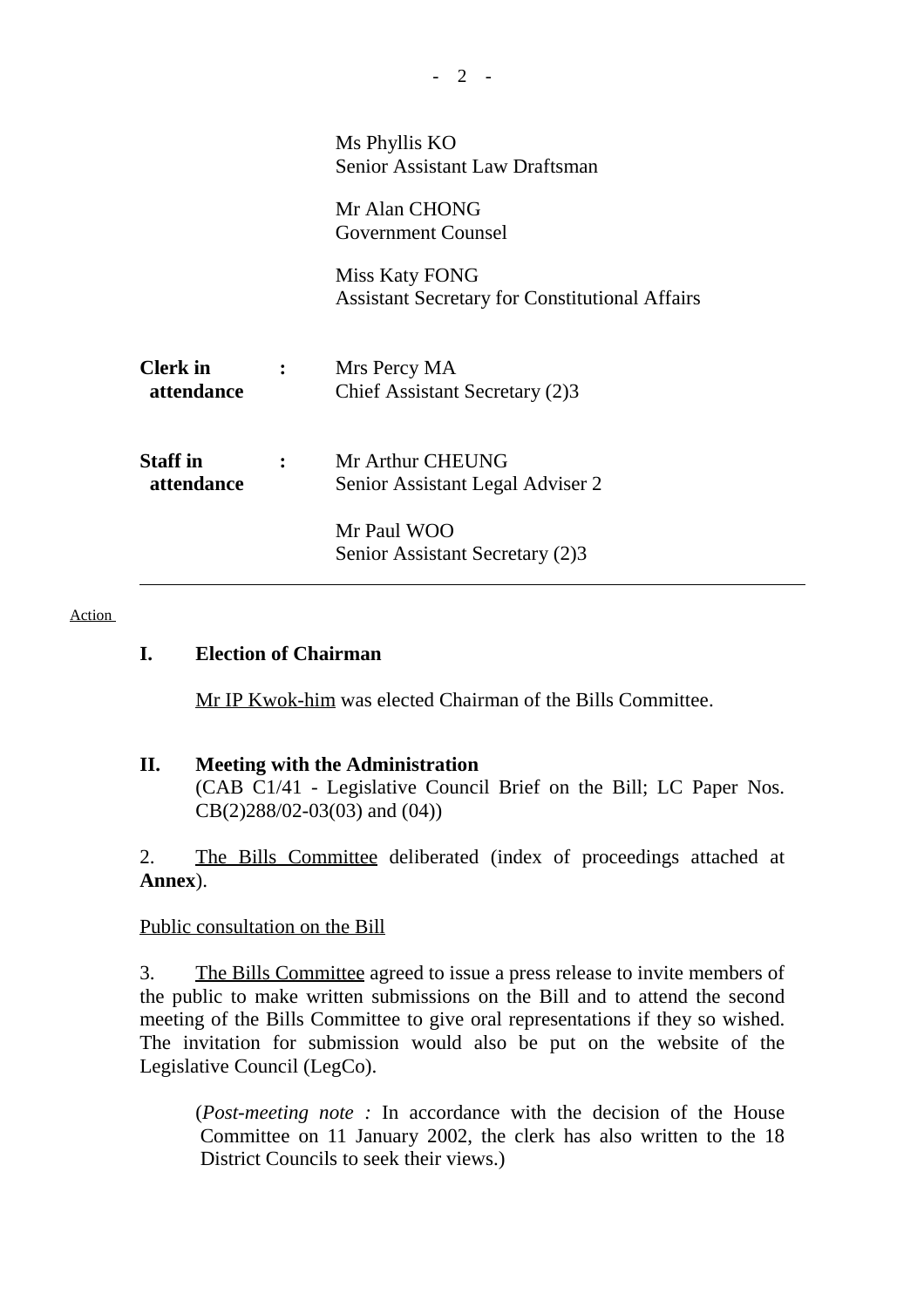### Meeting with the Administration

*Changes of the number of elected seats of District Councils (DC)*

4. Mr LAU Kong-wah requested the Administration to consider increasing one elected seat for the Sha Tin DC for the following reasons -

- (a) the population in Ma On Shan had also increased substantially; and
- (b) if the number of elected seats for Sha Tin DC remained unchanged, in view of the increase in population, the boundaries of the existing constituencies in Sha Tin would have to be changed. This would disrupt the community identity and cohesiveness of the areas concerned.

5. The Secretary for Constitutional Affairs (SCA) replied that the projected percentage increase of the population of Ma On Shan as of June 2003 was in the region of 15%. The increase was relatively mild as compared with Tung Chung, Tseung Kwan O and Tin Shui Wai, which had a population expansion ranging from 40% to 123%, and did not warrant increasing the number of elected seats for Sha Tin DC for the second term DCs. He further informed members that the Administration would conduct a comprehensive review on the composition of the subsequent terms of DCs after the 2003 DC elections.

Admin 6. SCA agreed to provide a written response to Mr LAU Kong-wah's proposal.

> 7. Mr LAU Kong-wah and Mr Albert CHAN pointed out that there were great variations in the population size of individual constituencies in a district, e.g. between the new town constituencies and rural constituencies in a New Territories district. Mr LAU requested the Administration -

- (a) in respect of individual constituencies in Islands, Sai Kung, Sha Tin and Wan Chai districts, to provide information on :
	- (i) population in March 1999; and
	- (ii) projected population as of June 2003; and
- (b) in respect of the population figures for the 18 DCs in March 1999, to provide information on constituencies where the population exceeded or fell short of the population quota by more than 25%.

8. Mr Andrew WONG Wang-fat said that he was in favour of increasing the number of elected seats to cater for population growth. Whether or not the

Admin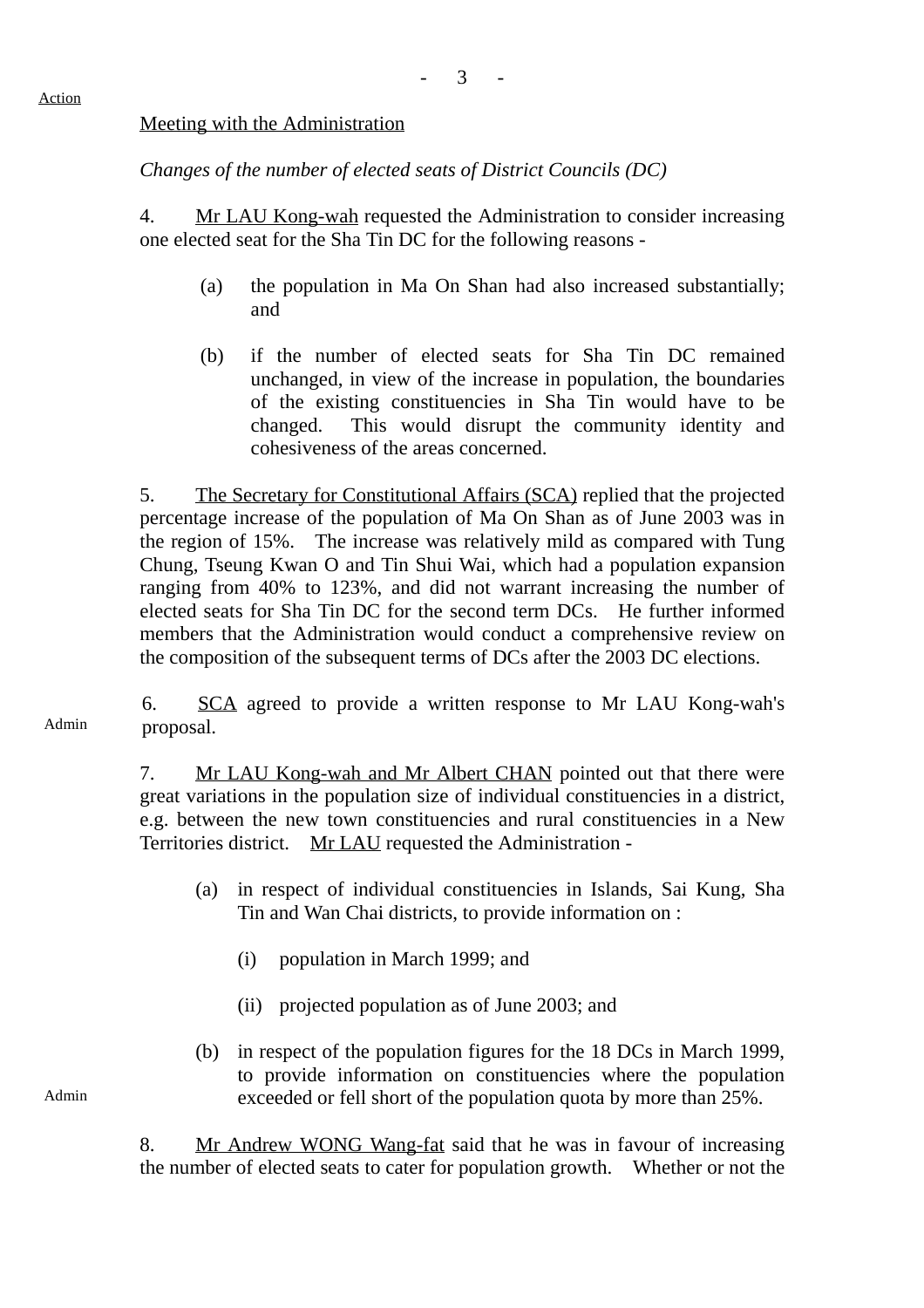

number of seats should be reduced due to a fall in population could be subject to review after a period of time, say 10 years. He said that it was important to maintain stability in constituency boundaries as far as possible.

## *Proportional representation system*

9. Ms Cyd HO and Mr Andrew WONG said that the Administration should consider the merits of adopting the proportional representation system used in LegCo elections for DC elections, pointing out that a proportional representation system had the advantage of minimizing the need for redelineation of boundaries of a large number of constituencies.

10. SCA responded that the existing electoral system for DC elections had been working satisfactorily for many years. Members' views would be taken into account in the review to be conducted after the second term DC elections at the end of 2003.

### *Disqualification provision*

11. Mr Albert CHAN pointed out that the number of bankruptcy cases in Hong Kong had been increasing rapidly in recent years. He asked whether the Administration would review the provisions in the District Councils Ordinance on disqualification of DC members due to bankruptcy.

12. SCA said that the point raised by Mr Albert CHAN was not a matter for the present Bill. The issue could be considered in the future review of DC elections.

### *Appointed seats*

13. Mr LAU Ping-cheung asked whether the Administration would consider increasing the number of appointed seats for DCs.

14. SCA replied that the Administration's stand was that the number of appointed and ex-officio seats would remain unchanged for the second term DC<sub>s</sub>.

### *Amendments to the Bill*

15. Mr Andrew CHENG asked whether, under the present scope of the Bill, LegCo Members could propose amendments to the Bill e.g. to change the number of appointed seats for DCs and the number of elected seats for DCs other than Islands DC, Sai Kung DC and Yuen Long DC. He also asked whether amendments could be made to the long title of the Bill which set out the objective of the Bill.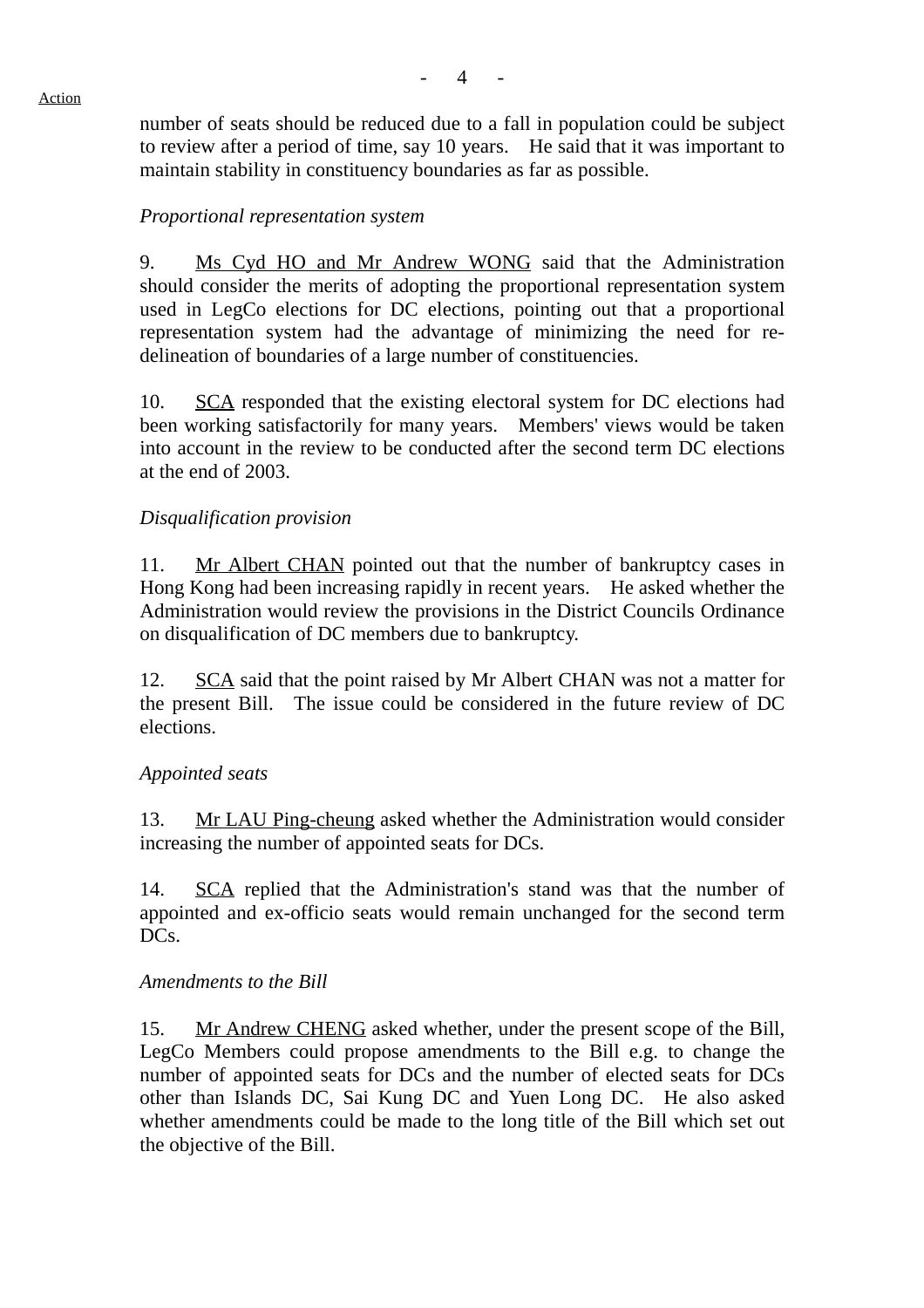16. SCA said that the Administration's stand was that any amendments to the Bill should be dealt with in accordance with the relevant requirements laid down in the Basic Law, the relevant provisions of the Rules of Procedure of LegCo, and the policy objective of the Administration to increase a limited number of elected seats for three districts which had a significant population growth in the new towns.

17. Senior Assistant Legal Adviser 2 said that there had been precedent cases of amendments made by the Administration to the long title of a bill. The amendments in those cases, however, were non-controversial.

### *Commencement of the Bill*

18. SCA said that the Administration would propose an amendment to provide for the commencement of the relevant provisions of the Bill.

### *Legislative timetable*

19. SCA said that based on the projection that the Bills Committee could complete scrutiny of the Bill by early December 2002 and the Bill could be passed by LegCo in mid-December 2002, the Electoral Affairs Commission (EAC) would proceed with demarcation of constituency boundaries and conduct a one-month public consultation on its recommendations in early January 2003. EAC would then finalize and submit its recommendations to the Chief Executive between mid-March and early April 2003. Details of the proposed timetable for the 2003 DC elections were set out in LC Paper No. CB(2)288/02-03(04)).

### **III. Date of next meeting**

20. The second meeting of the Bills Committee was scheduled for 19 November 2002 at 4:30 pm to receive deputations and to study the Bill clause by clause.

21. The meeting ended at 12:40 pm.

Council Business Division 2 Legislative Council Secretariat 2 December 2002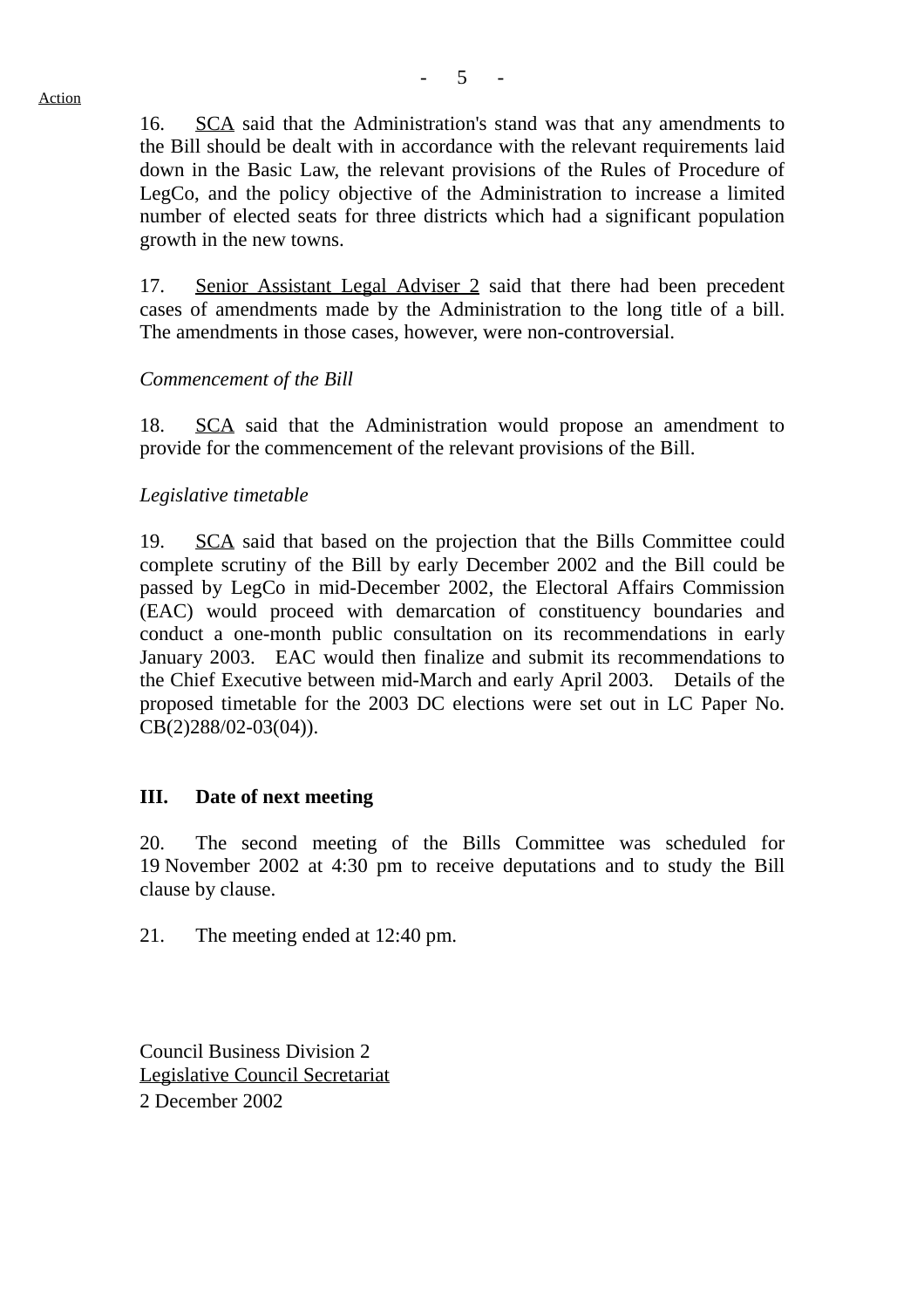# **Proceedings of the first meeting of the Bills Committee on Electoral Provisions (Miscellaneous Amendments) Bill 2002 on Thursday, 7 November 2002 at 10:45 am in the Chamber of the Legislative Council Building**

| <b>Time marker</b> | Speaker(s)                                                                                            | Subject(s)                                                                                                                                                                                                                                         | <b>Action</b>                                                                                                                                                                                                 |
|--------------------|-------------------------------------------------------------------------------------------------------|----------------------------------------------------------------------------------------------------------------------------------------------------------------------------------------------------------------------------------------------------|---------------------------------------------------------------------------------------------------------------------------------------------------------------------------------------------------------------|
|                    |                                                                                                       |                                                                                                                                                                                                                                                    | required                                                                                                                                                                                                      |
| 000000 - 000037    | Ms Cyd HO Sau-lan<br>Mr LAU Kong-wah                                                                  | Election of Chairman of Bills Committee                                                                                                                                                                                                            |                                                                                                                                                                                                               |
| 000038 - 001519    | Chairman<br>Mr Howard YOUNG<br>Mr Albert CHAN<br>Mr Andrew WONG<br>Mr Tommy CHEUNG<br>Mr LEUNG Fu-wah | Public consultation to be conducted by<br>the Bills Committee on the Bill                                                                                                                                                                          | The Clerk to arrange<br>for issue of press<br>release to invite<br>written submissions<br>and oral representation<br>on the Bill                                                                              |
| 001520 - 001622    | Administration                                                                                        | Legislative timetable for the Bill                                                                                                                                                                                                                 |                                                                                                                                                                                                               |
| 001623 - 001912    | Chairman<br>Mr Albert CHAN<br>Mr Andrew WONG<br>Mr Tommy CHEUNG<br>Administration                     | Date of the second meeting of the Bills<br>Committee                                                                                                                                                                                               |                                                                                                                                                                                                               |
| 001913 - 002614    | Administration<br>Chairman                                                                            | Introduction on the content of the Bill                                                                                                                                                                                                            |                                                                                                                                                                                                               |
| 002615 - 003229    | Ms Cyd HO<br>Administration                                                                           | Time allowed for Bills Committee to<br>complete scrutiny of the Bill<br>Possibility to adopt the proportional<br>representation system in DC elections                                                                                             |                                                                                                                                                                                                               |
| 003230 - 005125    | Mr LAU Kong-wah<br>Administration<br>Mr Albert CHAN<br>Chairman                                       | Proposal to increase the number of<br>directly elected seats for Sha Tin DC<br>because of population increase, especially<br>in Ma On Shan<br>Population of individual constituencies in<br>Islands DC, Sai Kung DC, Sha Tin DC<br>and Wan Chai DC | Administration to<br>provide, in respect of<br>individual<br>constituencies in the<br>relevant districts,<br>information on<br>population in March<br>1999 and the projected<br>population as of June<br>2003 |
| 005126 - 005425    | Mr LAU Ping-cheung<br>Administration                                                                  | Possibility of increasing the number of<br>appointed seats for DCs                                                                                                                                                                                 |                                                                                                                                                                                                               |
| $005426 - 005952$  | Mr Andrew WONG<br>Administration                                                                      | Proportional<br>representation<br>system<br>adopted for LegCo elections                                                                                                                                                                            |                                                                                                                                                                                                               |
| 005953 - 011049    | Mr Andrew CHENG<br>Administration<br>SALA <sub>2</sub>                                                | Whether amendments to the Bill could be<br>proposed e.g. to amend the long title of<br>the Bill, to change the number of                                                                                                                           |                                                                                                                                                                                                               |